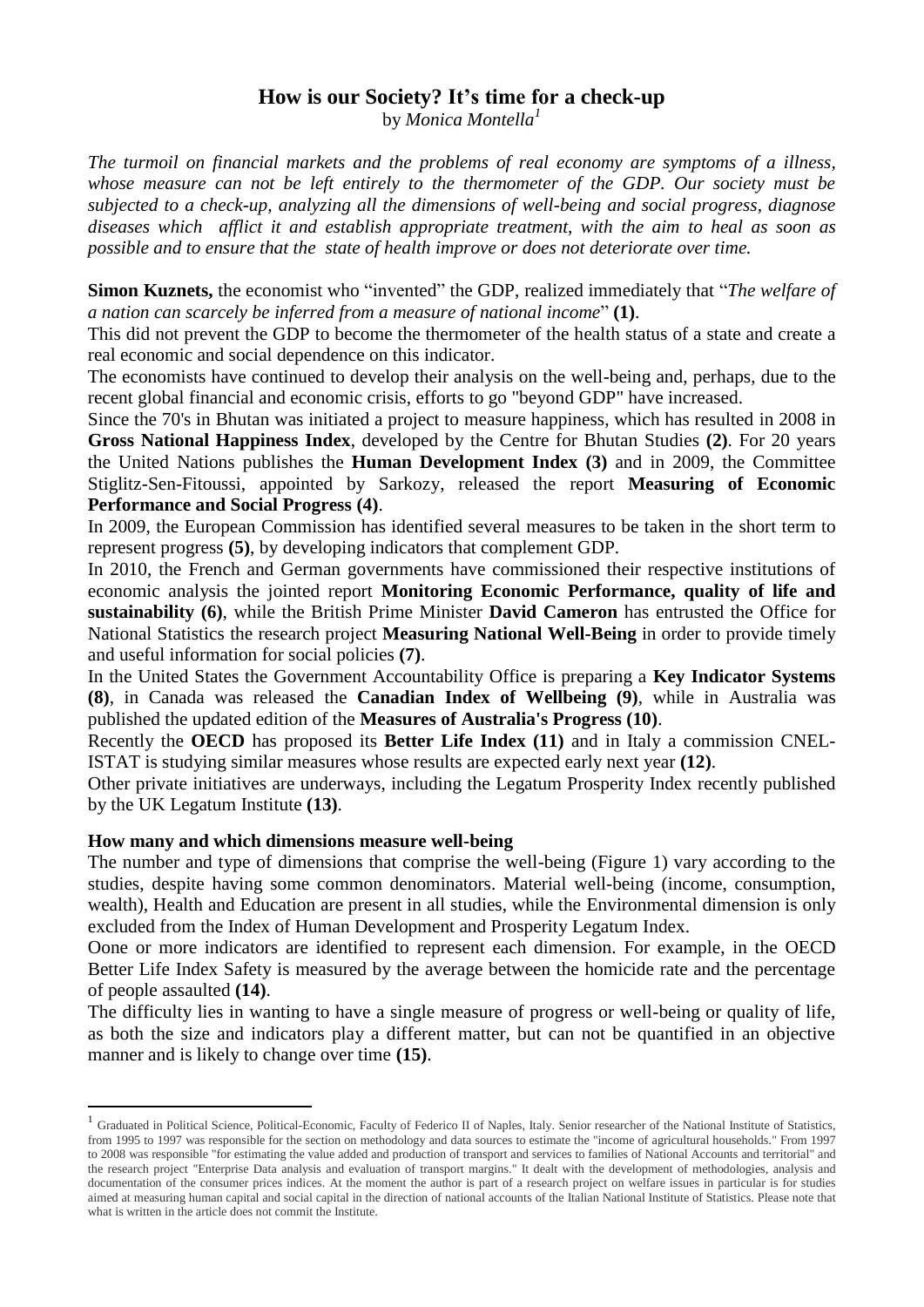Most of the research have concluded that it is not possible to synthesize in a single number measure of welfare, because it is a complex, multidimensional phenomenon.

In the absence of a single indicator remain three types of problem. First, how to compare the scores achieved by different countries, which is the main purpose of the international institutions initiatives. Secondly, how to follow the time evolution of the measures, which is instead the objective of national studies, and then to interpret the individual aspects and obtain an overall assessment. Thirdly, how to define an international standard dimensions of well-being overcoming the differences existing nowadays, as is evident in Figure 1, considering the lack of an agreement even on the name of 'dimension' (components for UN, domains for Buthan, size/dimension for Stiglitz, categories for Canada, elements for France/Germany, sub-indices for Legatum Prosperity Index, topics for OECD: topics), severely limiting the ability to compare the different experiences, not come to an harmonized well-being measure.

| Dimensioni                                              | <b>ONU</b><br><b>H.D.I.</b><br>(1990) | <b>Bhutan</b><br><b>G.N.H.I</b><br>(2008) | Rapporto<br><b>Stiglitz</b><br>(2009) | Canada<br>C.I.W.<br>(2009) | Francia/<br>Germania<br>(2010) | Legatum<br><b>Prosperity</b><br><b>Index</b><br>(2010) | <b>OCDE</b><br><b>B.L.I.</b><br>(2011) |
|---------------------------------------------------------|---------------------------------------|-------------------------------------------|---------------------------------------|----------------------------|--------------------------------|--------------------------------------------------------|----------------------------------------|
| Material Well-being (income, consumption<br>and wealth) | $\mathbf X$                           | $\mathbf X$                               | $\mathbf X$                           | $\mathbf X$                | $\mathbf X$                    | $\mathbf X$                                            | $\mathbf X$                            |
| Housing                                                 |                                       |                                           |                                       |                            |                                |                                                        | X                                      |
| Jobs                                                    |                                       |                                           | X                                     |                            |                                |                                                        | $\boldsymbol{\mathrm{X}}$              |
| Entrepreneurship and Opportunity                        |                                       |                                           |                                       |                            |                                | $\mathbf X$                                            |                                        |
| Work-life balance                                       |                                       |                                           |                                       |                            |                                |                                                        | $\mathbf X$                            |
| Health                                                  | X                                     | $\mathbf X$                               | $\mathbf X$                           | X                          | X                              | $\mathbf X$                                            | $\boldsymbol{\mathrm{X}}$              |
| Psychological Well-being                                |                                       | $\mathbf X$                               |                                       |                            |                                |                                                        |                                        |
| Life satisfaction                                       |                                       |                                           |                                       |                            |                                |                                                        | $\boldsymbol{\mathrm{X}}$              |
| Education                                               | X                                     | $\boldsymbol{\mathrm{X}}$                 | $\mathbf X$                           | X                          | $\mathbf X$                    | $\mathbf X$                                            | X                                      |
| Environment                                             |                                       | $\mathbf X$                               | $\mathbf X$                           | $\mathbf X$                | $\mathbf X$                    |                                                        | $\mathbf X$                            |
| Governance                                              |                                       | $\mathbf X$                               | $\mathbf X$                           |                            | $\mathbf X$                    | X                                                      | $\boldsymbol{\mathrm{X}}$              |
| Democratic engagement                                   |                                       |                                           |                                       | $\mathbf X$                |                                |                                                        |                                        |
| Personal freedom                                        |                                       |                                           |                                       |                            |                                | $\mathbf X$                                            |                                        |
| Community vitality                                      |                                       | $\mathbf X$                               |                                       | X                          |                                |                                                        | $\mathbf X$                            |
| Social connections and relationships                    |                                       |                                           | $\mathbf X$                           |                            | $\mathbf X$                    | X                                                      |                                        |
| Safety                                                  |                                       |                                           |                                       |                            |                                | $\mathbf X$                                            | $\mathbf X$                            |
| Personal and economic insecurity                        |                                       |                                           | $\mathbf X$                           |                            | $\mathbf X$                    |                                                        |                                        |
| Time use                                                |                                       |                                           |                                       | X                          |                                |                                                        |                                        |
| Leisure and culture                                     |                                       | $\mathbf X$                               |                                       | X                          |                                |                                                        |                                        |
| Personal activities                                     |                                       |                                           |                                       |                            | $\mathbf X$                    |                                                        |                                        |

| Figure 1 – Well-being analyses dimensions according to the main International initiatives (*) |  |  |  |  |
|-----------------------------------------------------------------------------------------------|--|--|--|--|
|                                                                                               |  |  |  |  |

*(\*)There are also cross-cutting issues such as inequality (on quality of life), to assess the relationships between the dimensions of quality of life, working combinations among the dimensions of quality of life (such as the Human Development Index, income concept equivalent etc..) in this table were not considered because the aim was to compare existing dimensions.*

## **The Well-being indicators and the health check-up**

Individuals, especially after a certain age, regularly undergo a series of diagnostic tests to monitor their health status. The reasons for a blood test or other tests can be a sensitive to the prevention or the onset of some symptoms. The analysis results show the shortcomings of one or more organs and allow to prescribe a treatment to resume the human body in a normal situation.

Similarly, the well-being analysis of a Society can be considered as a useful diagnostic tool to evaluate its state of health (like clinical analysis), where the dimensions identified are similar to the human organs, because each of them contributes to good operation of the entire body. What are missing in the welfare analysis to have a diagnostic value and allow to identify a treatment?

To give effect to the measures, as well as in clinical analysis, it is necessary to have values that define the critical threshold beyond which the situation becomes pathological **(16)**.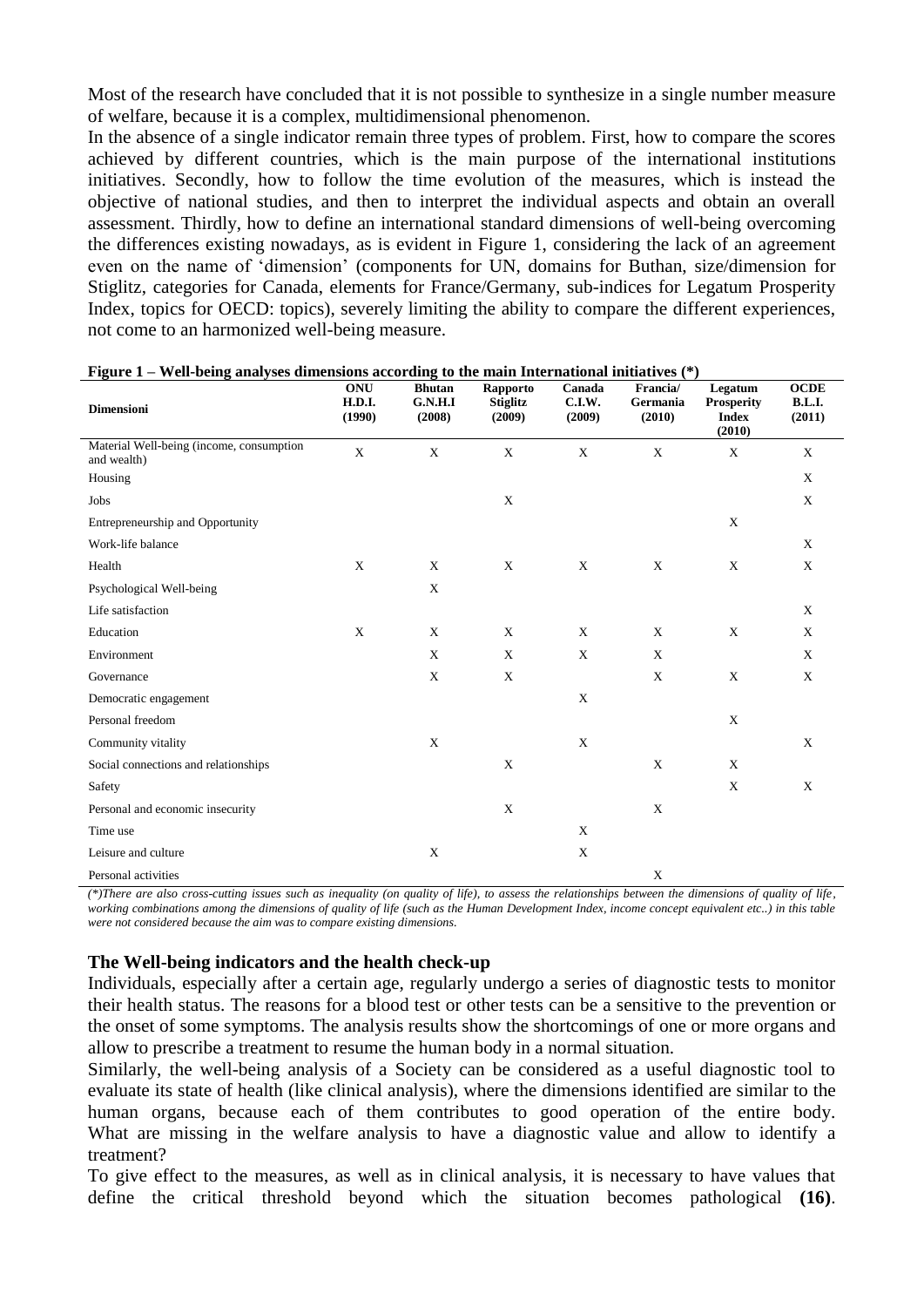For example, one of the indicators on health could be the percentage of the population according to body mass index (BMI) are underweight (BMI <18.5), normal (BMI between 18.5 and 24.9 ) or overweight (BMI> 25). A large proportion of underweight people may be indicative of problems of malnutrition, whereas the presence of a proportion of the population overweight or obese (BMI> 30) poses a greater risk of cardiovascular disease or type-2 diabetes , with a consequent increase in health spending.

The effort of experts of each field, once defined the well-being dimensions, is not only to identify suitable indicators, but also to define, for each of them, the range of oscillation physiological or the level below which (or above it) must not be a normal value.

The tool can be refined over time, making adjustments to both the diagnostic capability of the indicator, including the relationship with other indicators of the same or a different dimension, and the threshold.

And as it not possible to assign a rating to the overall health of an individual based on the results of clinical trials, but to capture the failure of various organs, all of the values of the analysis of wellbeing are an effective diagnosis for the decisions of economic, social and environmental policies, to improve the living conditions of individuals and the community as a whole. So far what we know by an indicator is only the international ranking of a country than the other, while it seems more important to measure the characteristics of a society and the well-being of its citizens with respect to objective parameters.

If the parallelism with the human body is interesting, however, it must make a fundamental distinction.

The human body, unlike a Society, is subject to a finite life cycle. With advancing age the organs tend to deteriorate and need more care. Needs, lifestyles and conditions of an octogenarian are different from those of a twenty year old and fit with the passing age.

In monitoring the health of a Society should be possible to maintain over time a level of development achieved. This principle, which goes by the name of sustainability applies to all dimensions of analysis (economic, social, energy, environmental, etc..). It results in a pact with future generations, who need to enjoy living conditions at least not worse than the present generation.

If you do not take into account sustainability, an increase in welfare may be only apparent - and as such ephemeral - as obtained by consuming the economic, natural, human capital of a Society to the detriment of their children, which in future will not be able to enjoy it **(17)**. The assessment of sustainability requires an approach that will lead to a sharing of legislative choices, in that, especially in sectors such as energy or environmental decisions made by individual countries can affect living conditions and development of the entire planet. A difficult challenge, further complicated by the existence of interactions between environmental and socio-economic models followed by different countries **(18)**.

In conclusion, just as our society is showing obvious signs of discomfort, there is greater need of having a diagnostic tool adapted to the complexity of the situation, and able to report clearly and promptly to policy makers the state of suffering of the different dimensions of well-being and social progress. The check-up of our society is an innovative tool to ensure that our current health status does not prejudice the future, but rather allows a sustainable improvement of living conditions of all peoples.

## **References and Notes:**

**(1)** Simon Kuznets, 1934. "National Income, 1929-1932". 73rd US Congress, 2d session, Senate document no. 124, page 7. <http://library.bea.gov/u?/SOD,888>

- **(2)** Gross National Happiness (Bhutan)<http://www.grossnationalhappiness.com/>
- **(3)** Human Development Inde[x http://hdr.undp.org/en/statistics/hdi/](http://hdr.undp.org/en/statistics/hdi/)
- **(4)** Stiglitz Sen Fitoussi Commission <http://www.stiglitz-sen-fitoussi.fr/en/index.htm>
- **(5)** European Commission <http://www.beyond-gdp.eu/>

**(6)** Conseil d'Analyse Economique (France) e German Council of Economic Experts (Germany) [http://www.sachverstaendigenrat](http://www.sachverstaendigenrat-wirtschaft.de/fileadmin/dateiablage/Expertisen/2010/ex10_en.pdf)[wirtschaft.de/fileadmin/dateiablage/Expertisen/2010/ex10\\_en.pdf](http://www.sachverstaendigenrat-wirtschaft.de/fileadmin/dateiablage/Expertisen/2010/ex10_en.pdf)